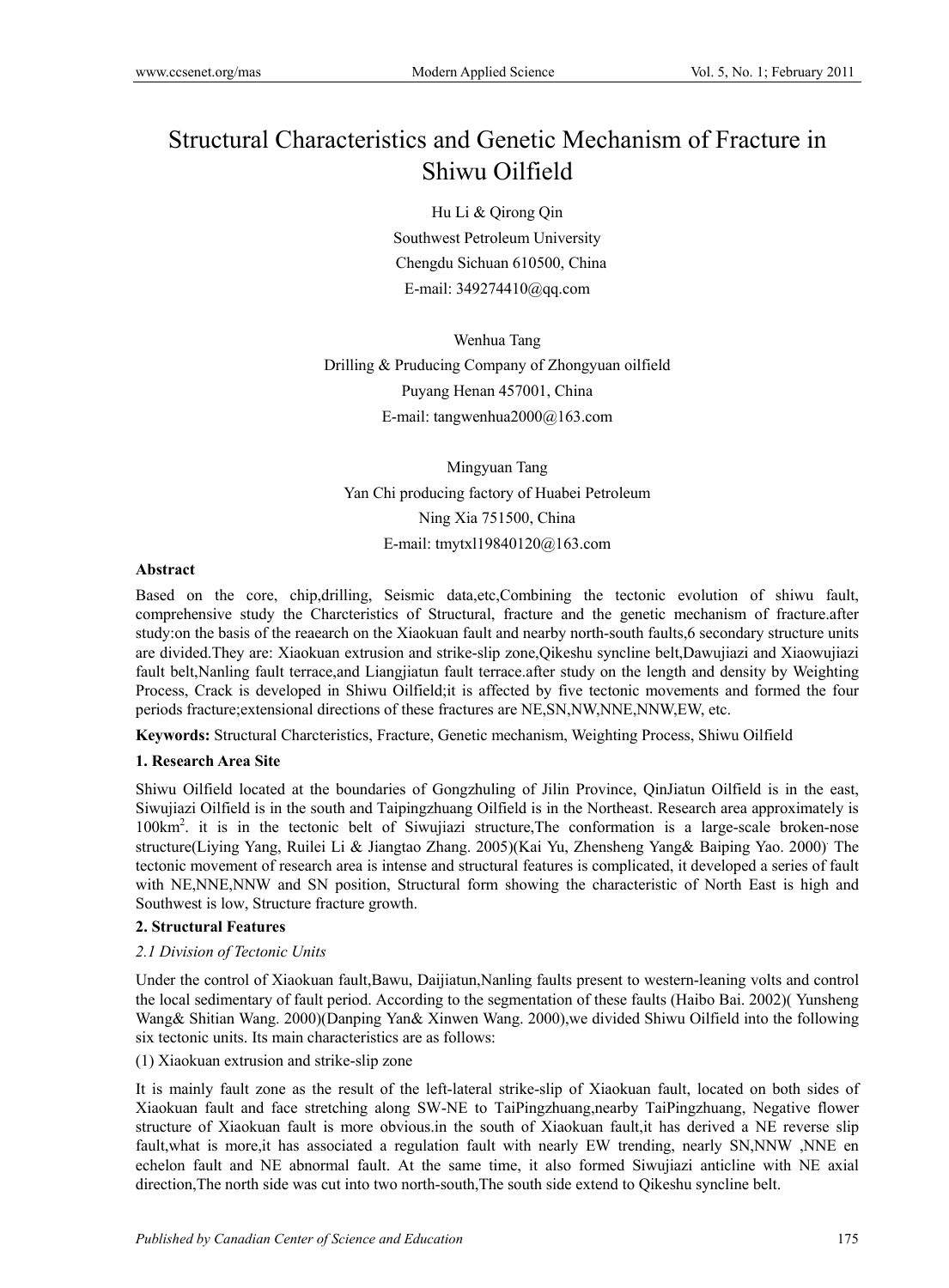# (2) Qikeshu Syncline Belt

It located between Xiaowujiazi fault belt and Qinjiatun fault belt, and it is a west plunging, north-south direction cocked syncline. Fault subsidence lay showed overlapping In the NE direction, relatively stable, faults developed very simple, and it is easy to form litho stratigraphic reservoir.

(3) Dawujiazi and Xiaowujiazi fault belt, Nanling fault terrace, and Liangjiatun fault terrace

These 4 fault belts are situated at the north of Xiaokuan fault,it is formed from west to east in development, the main foundation of the division:Bawu,Daijiatun,Nanling faults Nearly NS direction ,it is formed earlier. Fault belts had been strike slip displacement last stage of Yingcheng formation and last stage of Denglouku formation most intense period,under the control of Xiaokuan extrusion and strike-slip zone and affected by the sinistral strike slip, it associated with the formation of nearly SN,NNE,NNW faults etc.in the cut plane, it showed negative flower,cabbage-like constructive style.

## *2.2 Fracture Activities Features*

Fracture activities is intense in Shiwu Oilfield,which developed second order fault zone that control structure , developed third order fault zone control traps and block pattern, also developed forth order fault zone, The main fracture characteristics as follows:

Xiaokuan fault: second order fault zone that to the NE overall, Xiaokuan fault acceptted by compression efficiency nearby Xiaowujiazi, it showed positive flower in profile and the thrust is intense, there is a tendency of being thick in Yingcheng formation and overlying formation. It developed a series of en echelon faults within the zone,which become favorable zones of the gas and oil mixed together.Xiaokuan fault take this as the stress release centre,developed negative flower structure in the east and west, especially in the NE of low angle of bedding.Xiaokuan fault control the sedimentary of early SE faulted depression layer,Huoshilin and Shahezi formation east thin with cuneal, amplitude 20-500m, fractured surface dip about 50°, trend SSE, abrupt stratigraphic position  $T_3$ - $T_5$ , and it is an important fault which control the tectonic belt that developed at early phase,affected by sinistral strike slip in the end of Yingcheng and Denglouku formation.

Bawu fault:third order fault zone,that is a centripetal fault which near SN trend, the trend of the south near Xiaokuan fault is NWW and the trend of the north is west.the extention of the fault is about 11 km, amplitude 10-180m; abrupt stratigraphic position  $T_3$ - $T_5$ , fractured surface form is steeper at the upper portion and gentler in the lower portion,it control the sedimentary of Shahezi and ahove formation,and it is an important fault that control block framework and sedimentary which affected by extensional movement of early fault depression,strike slip motion of lately fault depression and reverse motion of later sunken.

Daijiatun fault: third order fault zone, that is a centripetal fault which near SN trend, the trend of the south is west, the trend of the north is NWW, the extention of the fault is about 11 km, amplitude 10-180m, abrupt stratigraphic position  $T_3$ - $T_5$ .it is a a centripetal fault control block framework and local sedimentary which developed in multistage movement.

Nanling fault: third order fault zone, that is a NNE trend centripetal fault, the extention of the fault is about 8 km, abrupt stratigraphic position  $T_3$ - $T_5$ .it is a a centripetal fault control block framework and local sedimentary which developed in multistage movement.

#### **3. Development degree and genetic mechanism of Structural fracture**

Through the observation and statistics of core crack of the coring Wells in reaserching area(Chuan Guo, Yushuang Zhu& Wenqing Li. 2009)( Xinguo Zhang, Qirong Qin& Jin Huo. 2007), large-scale fracture (> 20cm) accounted for 20%,Medium-scale fracture (2 to 20cm) accounted for more than 70%, Small fracture (0.2 to 2cm) and micro-fracture(<0.2cm) accounted for less than 10%. The main range of crack width is below 1mm, and besides is 1 to 2mm,accounted for more than 20%, other range of width are relatively few. What must point out specially, fractures that range of crack width beyond 5mm also accounted for the greater proportion, so it shows fracture width is relatively big. Density of fracture focused on the range that the density is less than 0.2 strip/m, about accounting for 65% in all fracture-riched sections. Besides, the density of fracture is more than or equal to 0.6 strip/m, accounting for 20% in all fracture-riched sections; and the fracture that density is 0.2 to 0.4 strip/m accounted for 15% in all fracture-riched sections.

As a result of the multiperiodic tectonic action, the tectonic feature of Shiwu Oilfiled accord with the sedimentation development history .According to the feature of regional structural stress field development, field investigation, observation of drill core and the multidisciplinary analysis of log interpretation(Ziliang Liu& Chunxiu Liang. 1999)(Yinli Chen, Yang Gu & Chen Guming. 2008), the author come to the conclusion that the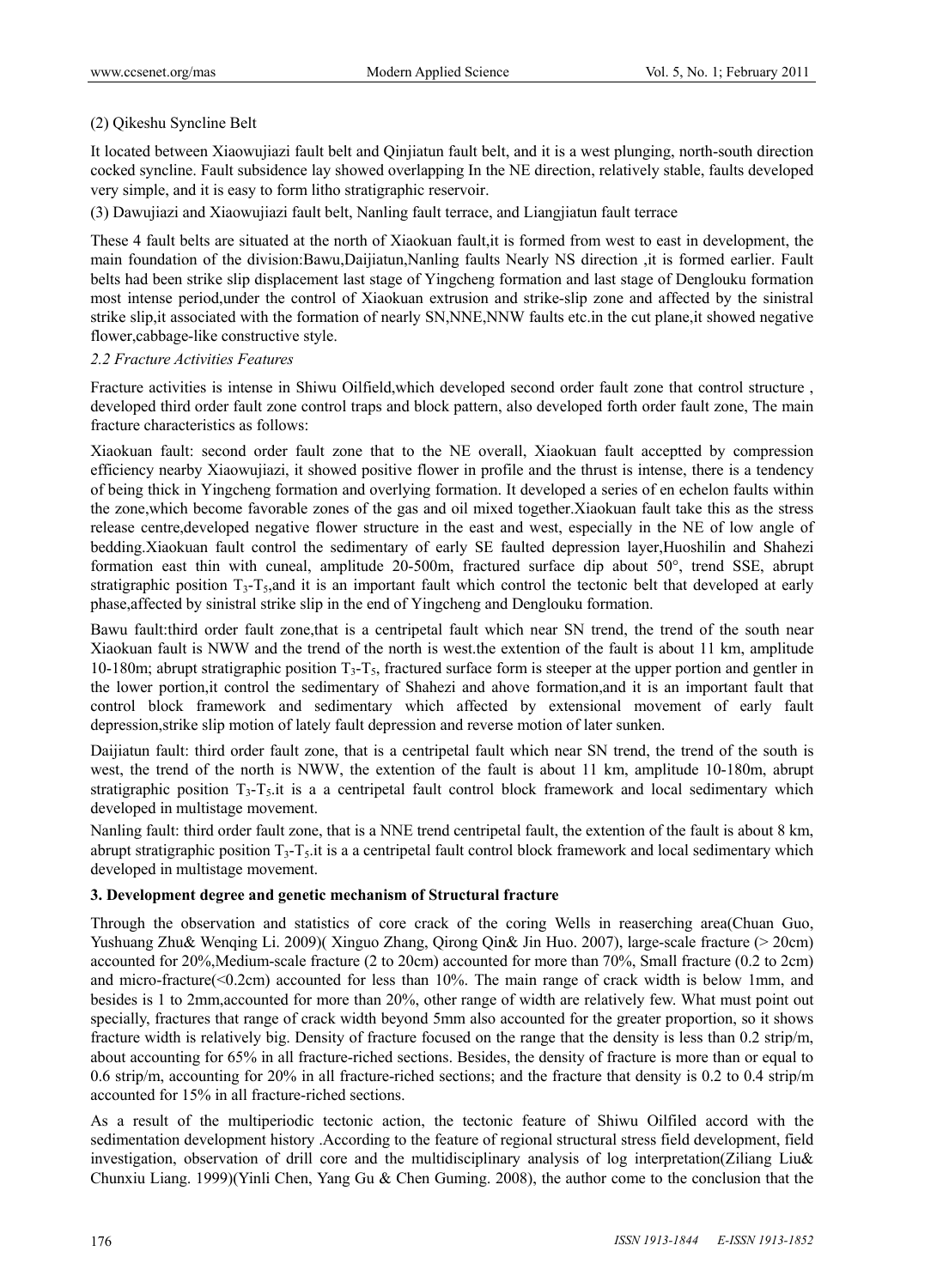fractures of research area are mainly generated by several tectonic movement.

Yingcheng tectonic movement is a small-scale tectonic inversion movement in the stage of rift evolution , resulting of the rift basin uplift and denudation in different levels. The tectonic stress field is the compressive stress field which tends the North West - South East. This compressive stress, forming a nearly north-south (10 °  $\pm$  15<sup>o</sup>) and the North West to (290<sup>o</sup>  $\pm$  15<sup>o</sup>) high-angle conjugate shear fractures, NW (330<sup>o</sup>  $\pm$  15<sup>o</sup>) gash fracture, but also developed in the vicinity of Xiaokuan trending faults  $(45 \degree \pm 15 \degree)$  which associated with low-angle shear fractures. Nearly north-south (10  $\degree$  ± 15  $\degree$ ) fracture development intensity, and NWW (290  $\degree$  ± 15<sup>°</sup>) fracture development is weak, NE (45<sup>°</sup>  $\pm$  15<sup>°</sup>) near the crack developed in the comparative fault Xiaokuan intensive, breaking away from the Xiaokuan sparse.

Denglouku formation occurred during the deposition reverses of the tectonic stress. The ectonic stress field in the North West - South East, to the tensile stress field. Cracks in the original development of Shiwu oil field were pulled, sewn into a tension cracks by tensile stress. Meanwhile, earlier pulled after pressure stress field, there are more of the twisted sheets sewn.

Denglouku formation final rift basin tectonic movement led to the depression phase of the transformation stage, the tectonic fault movement is an important form of local structures of the period is also important during the early formation of hydrocarbon reservoirs. It generates the uplift and erosion in the southeast uplift pear rift within the most obvious. Denglouku formaton final stress field is the same with Yingcheng formation, for the North West - South East to the compressive stress, but stress intensity increases. In this stress, the cracks of Yingcheng formation in the board late last movement has been strengthened. Fracture is greater than the end of Yingcheng formation, some cracks develop into north-south fracture strike-slip fault.

Tectonic movement during the late Nenjiang is the most important tectonic rollover movement of Songliao basin. Shiwu oil field were effected by Tan-Lu fault slip and a sinistral transpressional stress field.In this stress field, Xiaokuan fault turned to the left-lateral slip fault and also been pressed, some part of this fault reversed to reversal fault.Early formation of the joint part of the north-southcut open , east-west fracture closure; also formed a NNE (35 °  $\pm$  15 °) and NW (330 °  $\pm$  15 °) of the "X"-type high angle conjugate shear fractures, the tensional fractureformed during the late of yingcheng group and the denglouku group was formed by the late Zhang crack shape as the sheets are cut twisted joints, cracks due to the formation period of this group of late, many cracks were not filled; the Xiaokuan strike-slip fault in the development of a small amount around the fault is also derived seam.

Mingshui tectonic movement is another tectonic rollover movement, mainly impact the middle and western region in the Songliao basin and resulted in regional uplift, folding, erosion, as the important period of the structural formation and shaping in the central depression area and the western slope ,but the tectonic movement did little affection to the southeast uplift area ,so the Mingshui tectonic movement just reworked the Early formation cracks.

Association the structural analysis with structural evolution rule of ShiWu oil field , the author believe that there are four terms of fractures in reaserching area, but the tectonic movement at the late MingShui group only rebuilds the early fractures, not causes new fractures yet (as shown in Table 1).

# **4. Conclusion**

In the basis of the structure interpretation, According to the distribution characteristics and the control of zones of Xiaokuan fault,Bawu fault,Daijiatun fault and Nanling fault, 6 secondary structure units are divided. there are six time of stages of tectonic movement in Shiwu area:intial stage faulted depression, last stage of huoshiling formation, last stage of yingcheng formation, last stage of denglouku formation, last stage of nenjiang formation, last stage of mingshui formation.

Fracture is relatively developed in in Shiwu Oilfield, Width is broader, the length is longer. there are six extensional directions of these fractures are NE,SN,NW,NNE,NNW,EW, etc.

# **References**

Chuan Guo, Yushuang Zhu & Wenqing Li. (2009). Fracture characteristics of Chang 6 reservoir in Pingqiao area of Ansai Oilfield. *Journal of Northwest University(Natural Science Edition)*.

Danping Yan& Xinwen Wang. (2000). Analysis of fold style and It's formation mechanism in the area of boundary among Sichuan,Hubei and Hunan. *Geoscience-journal of graduate school china university of geosciences.* 

Haibo Bai. (2002). Research on formation mechanism of earth fissure in Xuzhou coal mining area. *Coal geology*